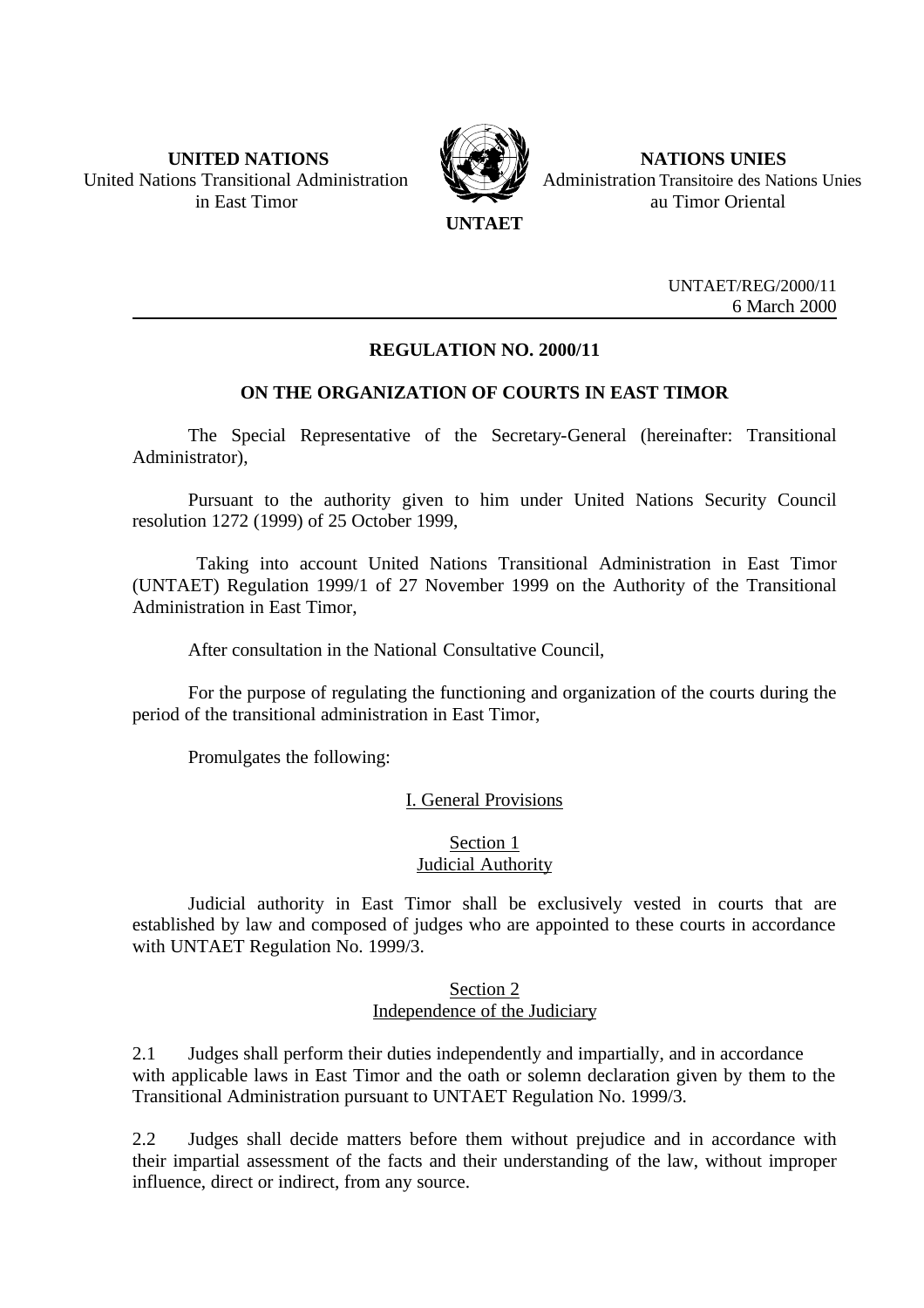2.3 In the decision-making process, any hierarchical organization of the judiciary or any difference among judges in grade or rank shall in no way interfere with the duty of the judge, whether exercising jurisdiction individually or acting collectively on a panel, to pronounce judgement in accordance with Section 2.2 of the present regulation.

2.4 While in office, judges and prosecutors shall be barred from accepting political or any other public office, or from accepting any employment, including for teaching law, participating in the drafting of law, or carrying out legal research on a part-time basis, unless for honorary unpaid purposes.

## Section 3 Refusal of Justice

No judge may refuse to hear, try or decide a case that is brought before the court in accordance with the relevant procedural provisions.

# Section 4 Courts in East Timor

The judiciary in East Timor shall be composed of District Courts, as determined by the present regulation, and one Court of Appeal.

## Section 5 Applicable Law

5.1 In exercising their jurisdiction, the courts in East Timor shall apply the law of East Timor as promulgated by Section 3 of UNTAET Regulation No. 1999/1.

5.2 Courts shall have jurisdiction in respect of crimes committed in East Timor prior to 25 October 1999 only insofar as the law on which the offence is based is consistent with Section 3.1 of UNTAET Regulation No. 1999/1 or any other UNTAET regulation.

5.3 Courts shall have jurisdiction in respect of civil claims which arose in East Timor prior to 25 October 1999 only insofar as the law on which the claim is based is consistent with Section 3.1 of UNTAET Regulation No. 1999/1 or any other UNTAET regulation.

# II. District Courts

# Section 6 Subject Matter Jurisdiction of the District Courts

District Courts shall have jurisdiction in all matters as courts of first instance, subject to Section 10 of the present regulation.

### Section 7 Territorial Jurisdiction of the District Courts

- 7.1 District Courts shall be established for the following locations in East Timor:
	- (a) Dili, with jurisdiction for the Districts of Dili and Aileu;
	- (b) Baucau, with jurisdiction for the District of Baucau, and the sub-districts of Laclo, Manatuto, Laleia and Laclubar within the District of Manatuto;
	- (c) Los Palos, with jurisdiction for the District of Lautem;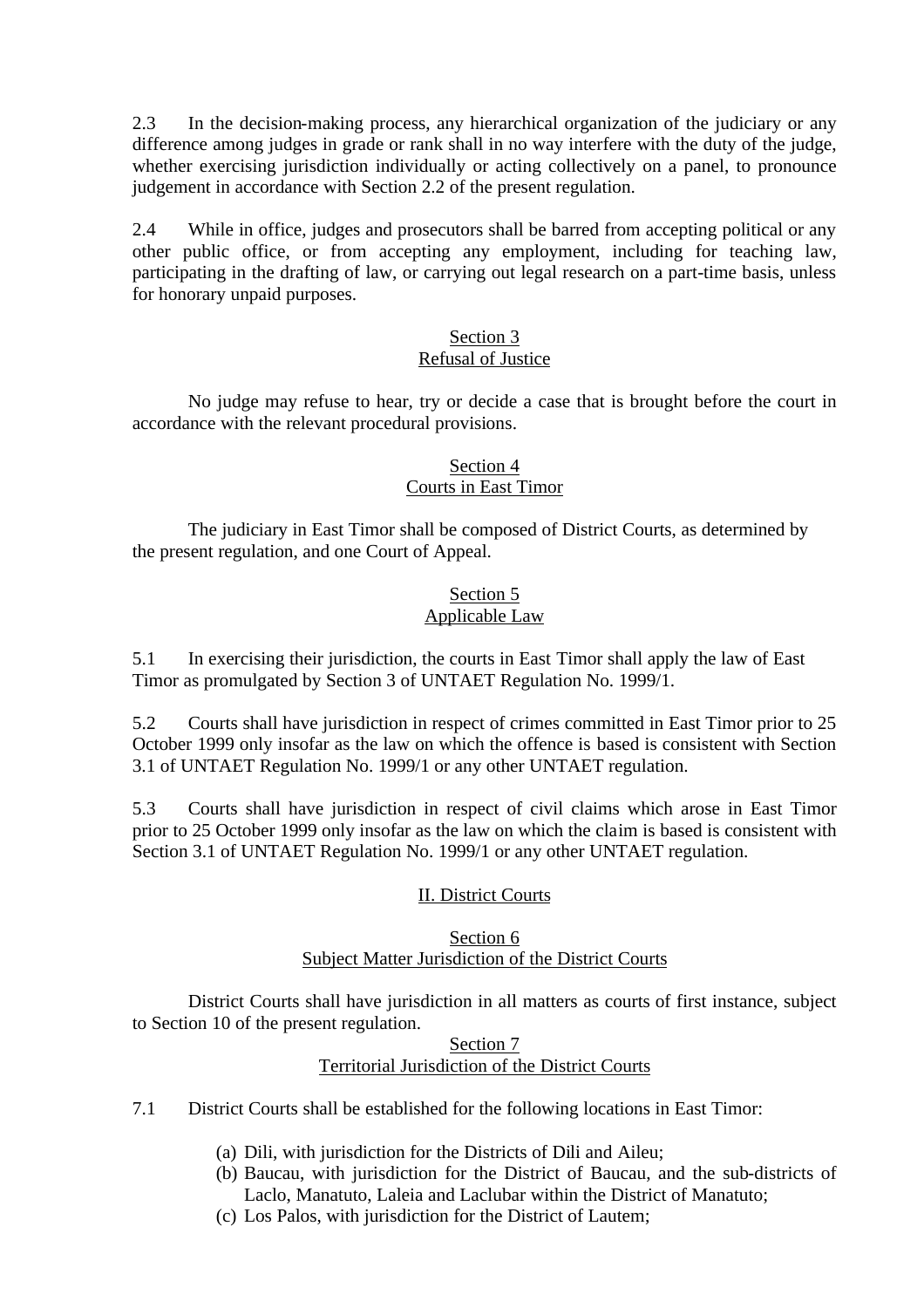- (d) Viqueque, with jurisdiction for the District of Viqueque, and the sub-districts of Soibada and Barique within the District of Manatuto;
- (e) Same, with jurisdiction for the Districts of Manufahi and Ainaro;
- (f) Maliana, with jurisdiction for the Districts of Bobonaro and Covalima;
- (g) Ermera, with jurisdiction for the District of Ermera and Liquica;
- (h) Oecussi, with jurisdiction for the District of Oecussi.

7.2 Each District Court shall exercise its functions and powers, as provided by law, on the territory of its area of jurisdiction. In the event that a District Court lacks jurisdiction over a case which comes before it, that District Court shall refer the case to the competent District Court of jurisdiction. Any dispute between two or more courts regarding the jurisdiction over a case shall be settled by the Court of Appeal.

7.3 For a transitional period and until otherwise determined by the Transitional Administrator, the judges appointed to the District Court in Dili shall have jurisdiction throughout the entire territory of East Timor.

#### Section 8

#### Legal Cooperation

8.1 Any District Court in East Timor shall cooperate with the request of another District Court to

- (a) interrogate witnesses who are registered or permanently accommodated in the area of the requested court's jurisdiction;
- (b) carry out at-the-scene examinations or re-enactments of crimes in the area of the requested court's jurisdiction;
- (c) serve summonses of the requesting court on witnesses in the requested court's jurisdiction:
- (d) serve decisions of the requesting court on individuals in the requested court's jurisdiction;
- (e) execute the decisions of the requesting court if the subject of dispute is located in the requested court's jurisdiction;
- (f) access files of the requested court for information purposes or decision.

8.2 The request may not be rejected except in the case of lack of jurisdiction of the requested court.

#### Section 9 Composition of the District Courts

9.1 Each District court shall be composed of judges who are appointed to the respective court by the Transitional Administrator in accordance with Regulation No. 1999/3.

9.2 The judges shall sit in panels of three judges, as determined by the plan of distribution of incoming cases pursuant to Section 35 of the present regulation, with equal votes. The panel shall take its decisions by majority vote.

9.3 Relatives shall not sit as judges on the same panel.

9.4 The number of judges at each District court shall be determined by the Transitional Administrator based on the caseload of each court.

9.5 The Transitional Administrator may decide to vest jurisdiction on matters of particular concern, including matters related to public administration, taxation, labor relations, land and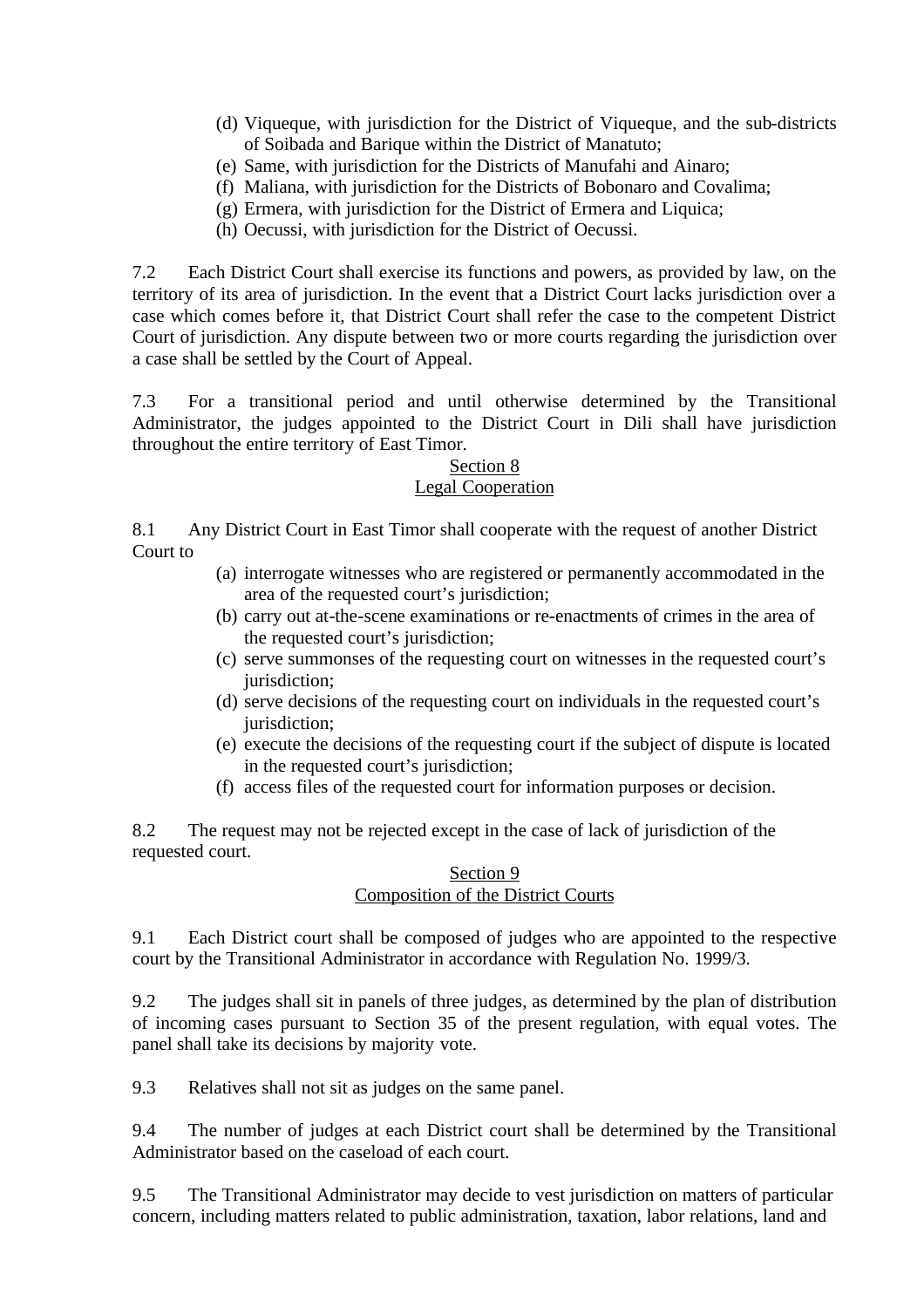property disputes, or serious criminal offences, exclusively into individual District Courts, where the interests and efficacy of justice so requires.

### Section 10 Exclusive Jurisdiction for Serious Crimes

10.1 The District Court in Dili shall have exclusive jurisdiction over the following serious criminal offences:

- (a) Genocide
- (b) War crimes
- (c) Crimes against humanity
- (d) Murder
- (e) Sexual offences
- (f) Torture

10.2 With regard to the criminal offences listed in Section 10.1 (d) – (f) of the present regulation, the District Court in Dili shall have exclusive jurisdiction only insofar as the offence was committed in the period between 1 January 1999 and 25 October 1999.

10.3 The Transitional Administrator, after consultation of the Court Presidency, may decide to establish panels with the expertise to exercise exclusive jurisdiction vested in the court by Section 10.1 of the present regulation. Such panels shall be composed of both East Timorese and international judges, appointed to the Court in accordance with UNTAET Regulation No. 1999/3.

10.4 The establishment of panels with exclusive jurisdiction over serious criminal offences shall not preclude the jurisdiction of an international tribunal for East Timor over these offences, once such a tribunal is established.

#### Section 11 Individual Judge

11.1 In criminal matters that carry a maximum penalty of one year, as provided by law, and in civil law matters involving claims not exceeding US\$ 1000, the Presidency of the respective District Court may decide to assign the case to a judge of the respective court as an individual judge, for decision. The Presidency of the respective court shall establish individual judges where required by law.

11.2 If, in the course of the proceedings, the individual judge finds that the penalty may exceed one year or that the claim may exceed US\$ 1000, the case shall be referred to a panel of the same District Court.

### Section 12 Investigating Judge

12.1 In criminal matters, there shall be at least one judge assigned as investigating judge at every District Court in East Timor.

12.2 The investigating judge shall have the powers defined in the Criminal Procedure Code and other relevant UNTAET regulations.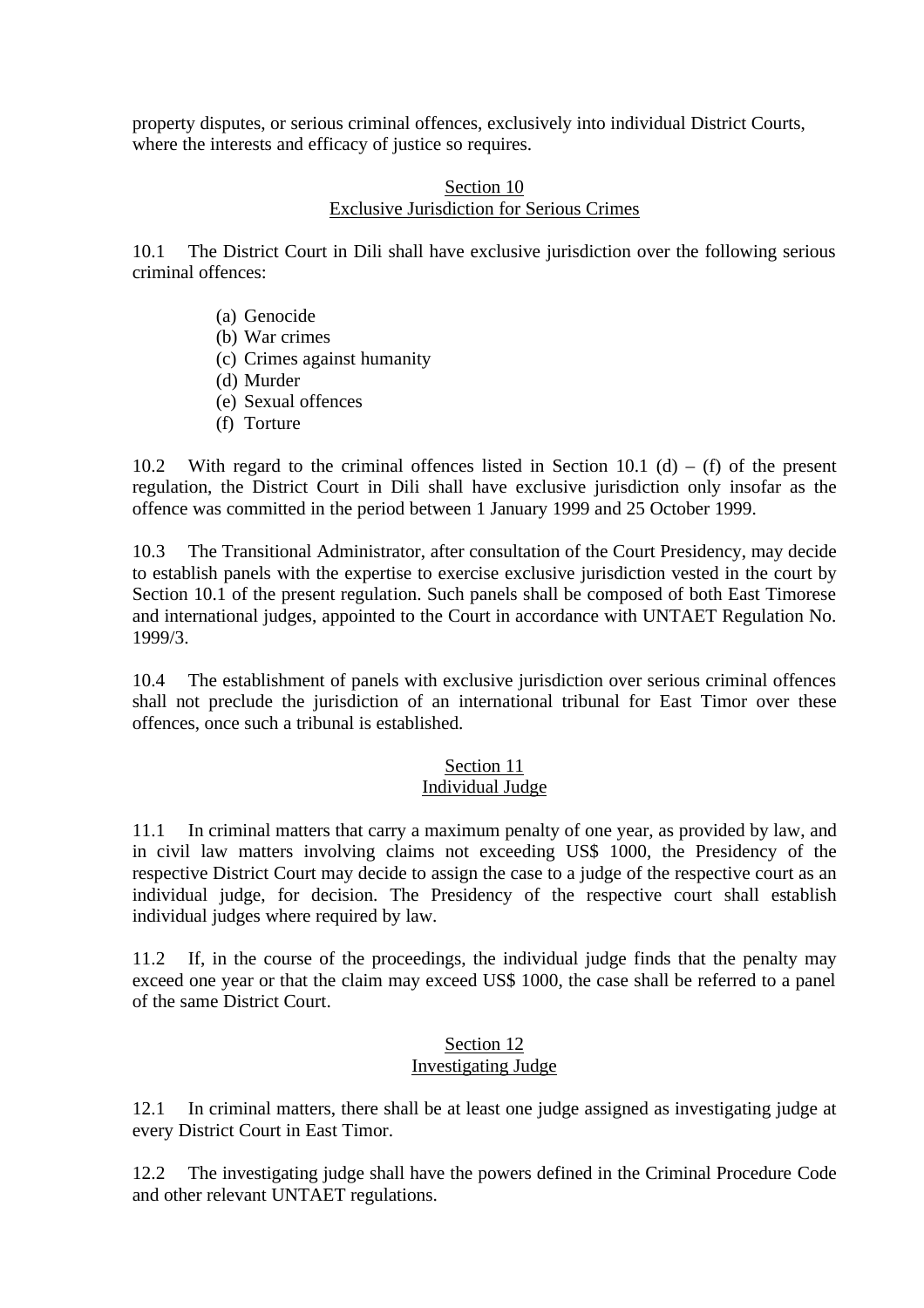#### Section 13 Supervision of the Execution of Prison Sentences

13.1 The Presidency of each District Court shall assign all matters related to the supervision and execution of prison sentences to a panel of judges of that District Court, in accordance with Section 35 of the present regulation.

13.2 Prisoners may file complaints or requests related to the execution of their prison sentence, in writing, with the panel, or, where applicable, the individual judge, that pronounced the sentence.

# III. Court of Appeal

### Section 14 Jurisdiction of the Court of Appeal

14.1 There shall be established a Court of Appeal for East Timor. The court shall have its seat in Dili.

14.2 The Court of Appeal shall have jurisdiction to hear appeals of decisions rendered by any District Court in East Timor, and such other matters as are provided for in the present or any other UNTAET regulation.

### Section 15 Composition of the Court of Appeal

15.1 The Court of Appeal shall be composed of judges appointed by the Transitional Administrator to the Court of Appeal in accordance with UNTAET Regulation No. 1999/3.

15.2 The judges shall sit in panels of three judges, as determined by the plan of distribution of incoming cases as provided for in Section 35 of the present regulation. The panel shall take its decisions by majority vote. The vote of each judge shall have equal weight.

15.3 Relatives shall not sit as judges on the same panel.

15.4 In cases of special importance or gravity, the Presidency of the respective District Court may decide, after hearing the parties to the proceedings, to establish a panel of five judges to hear the case.

15.5 In the event of an appeal on a matter provided in Section 10 of the present regulation, the Transitional Administrator, after consultation with the Court Presidency, shall establish a panel with the expertise to hear and decide such appeals. Such panels shall be composed of both East Timorese and international judges, appointed to the Court in accordance with UNTAET Regulation No. 1999/3.

# IV. Organs of the Court and their Competencies

#### Section 16 Court Presidency

16.1 Each court in East Timor shall have a Presidency. The Presidency shall be composed of the Court President and two presiding judges.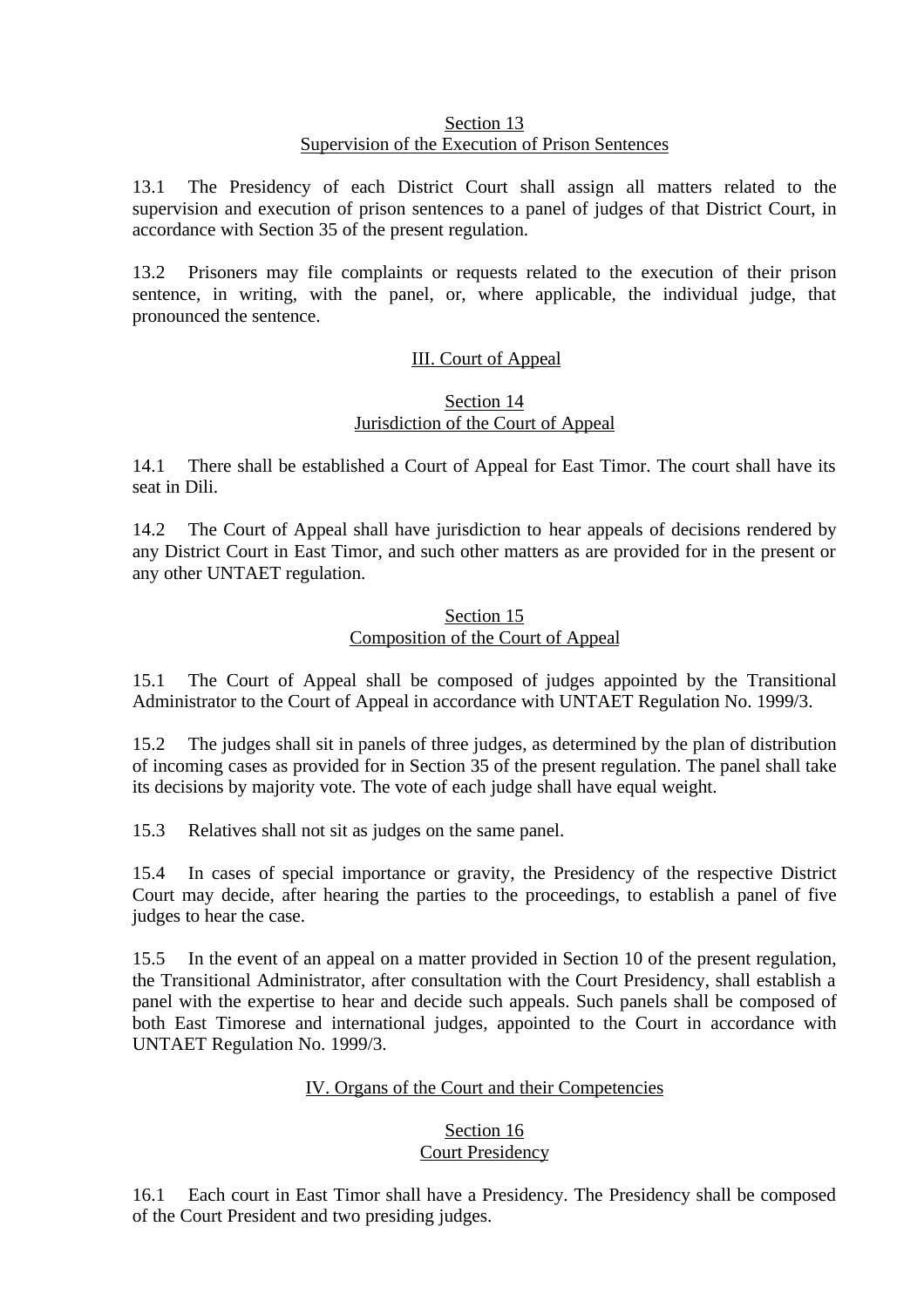16.2 The members of the presidency, including the Court President, shall be elected by a majority vote of all judges of the respective court. The members of the Presidency shall be elected for a term of three (3) years, and shall not be eligible for more than two (2) consecutive terms.

16.3 Upon election, the Court President shall designate one member of the Presidency to carry out the functions of the Court President in the event that the court president is unavailable or otherwise unable to exercise the functions of the Court President.

16.4 If the vote of any of the members of the Presidency is in contravention of law, each judge who was entitled to participate in the vote may challenge the vote by filing a written complaint with the Court of Appeal. If the vote concerns the election of the Presidency of the Court of Appeal, the complaint shall be filed with a different panel of the Court of Appeal.

## Section 17 Competencies of the Presidency

17.1 The Presidency shall be responsible for the proper administration of the court, including the orderly and expeditious discharge of duties. In particular, it shall have the competency to decide on the establishment and the composition of the panels of judges and the assignment of individual judges and investigating judges.

17.2 The Presidency shall make written recommendations to the Transitional Judicial Service Commission, through the Transitional Administrator, on the need for appointment of additional judges to the respective court.

17.3 For every new calendar year, the Presidency shall prepare a precise plan outlining the general system of distribution of incoming cases to the judges of the court for that year. The plan shall be published in the Official Gazette of East Timor.

17.4 Except where provided otherwise in the present regulation, the Presidency shall have the responsibility of ensuring law and order within the court building and its premises.

17.5 Where a matter of practice or proceedings arises that has not been regulated by the present regulation, the matter shall be decided by the Presidency.

# Section 18 Presiding Judge

18.1 There shall be a Presiding judge on any panel of judges. The Presiding judge shall be appointed by the Presidency of the respective court.

18.2 The Presiding judge is responsible for the distribution and scheduling of cases within the panel and the conduct of hearings of the panel. For every case pending before the panel, the Presiding judge shall assign one judge to be the judge rapporteur to record the proceedings and to prepare the decisions of the panel.

18.3 The Presiding judge shall not give directions to the other judges of the panel on substantive matters of law, their assessment of the evidence, or their findings in a case.

18.4 The Presiding judge or, where applicable, the individual judge shall ensure order in the courtroom.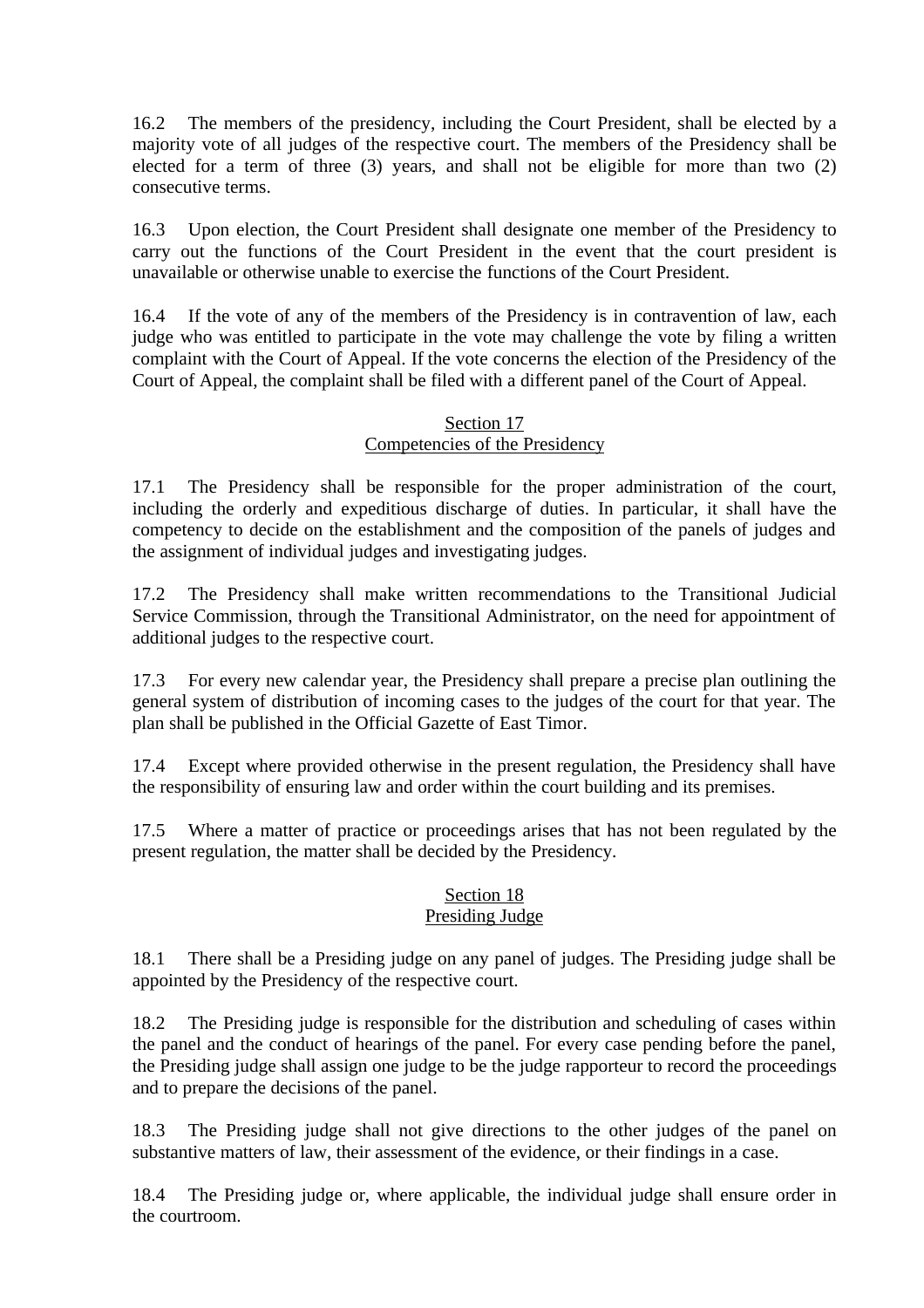### Section 19 Additional Judge

19.1 In cases of special importance or gravity, or of an expected duration of more than three consecutive trial days, the Presidency of the respective court may decide to assign an additional judge from a different panel of the same court to attend the trial sessions of a relevant panel.

19.2 The additional judge shall not have a vote and shall not participate in the proceedings, unless one of the three regular judges of the panel is unable to attend one or more of the trial sessions, due to illness, death or any other serious reason that prevents the regular judge from attending the trial sessions in this period.

# Section 20 Disqualification of Judges

20.1 The Presidency may, at the request of a judge or a party to a proceeding, excuse that judge from the exercise of a function in any case in which the impartiality of the judge might reasonably be doubted on any ground.

20.2 A judge shall be disqualified from a case in accordance with the present section if that judge has previously been involved in any capacity in that case before the court.

20.3 A judge shall be obliged to request the Presidency to be excused from the exercise of a function in any case in which a party to the proceedings is a spouse or a relative of second degree of that judge.

20.4 Any question as to the disqualification of a judge shall be decided by majority vote by the Presidency. The challenged judge shall be entitled to present comments on the matter but shall not take part in the decision.

#### Section 21 Court Registry

21.1 There shall be a Registry at every court in East Timor.

21.2 The Registry shall have responsibility for the receipt of documents to be filed in the court, for organizing court documents and ensuring security of court documents, and for such other functions as are permitted by an UNTAET regulation or directive. The staff of the registry shall exercise these responsibilities under the direction of the Presidency.

21.3 The staff of the Registry shall have legal and administrative skills, and shall be appointed by the Public Service Commission, pursuant to UNTAET Regulation No. 2000/3.

# Section 22 Court Staff

22.1 Each court in East Timor shall have such qualified staff as may be required for the proper functioning of the court and the discharge of the responsibilities of its judges. The court staff shall exercise these responsibilities under the direction of the Presidency.

22.2 Each panel of judges or each individual judge shall be assisted during the trial sessions by a member of the court staff.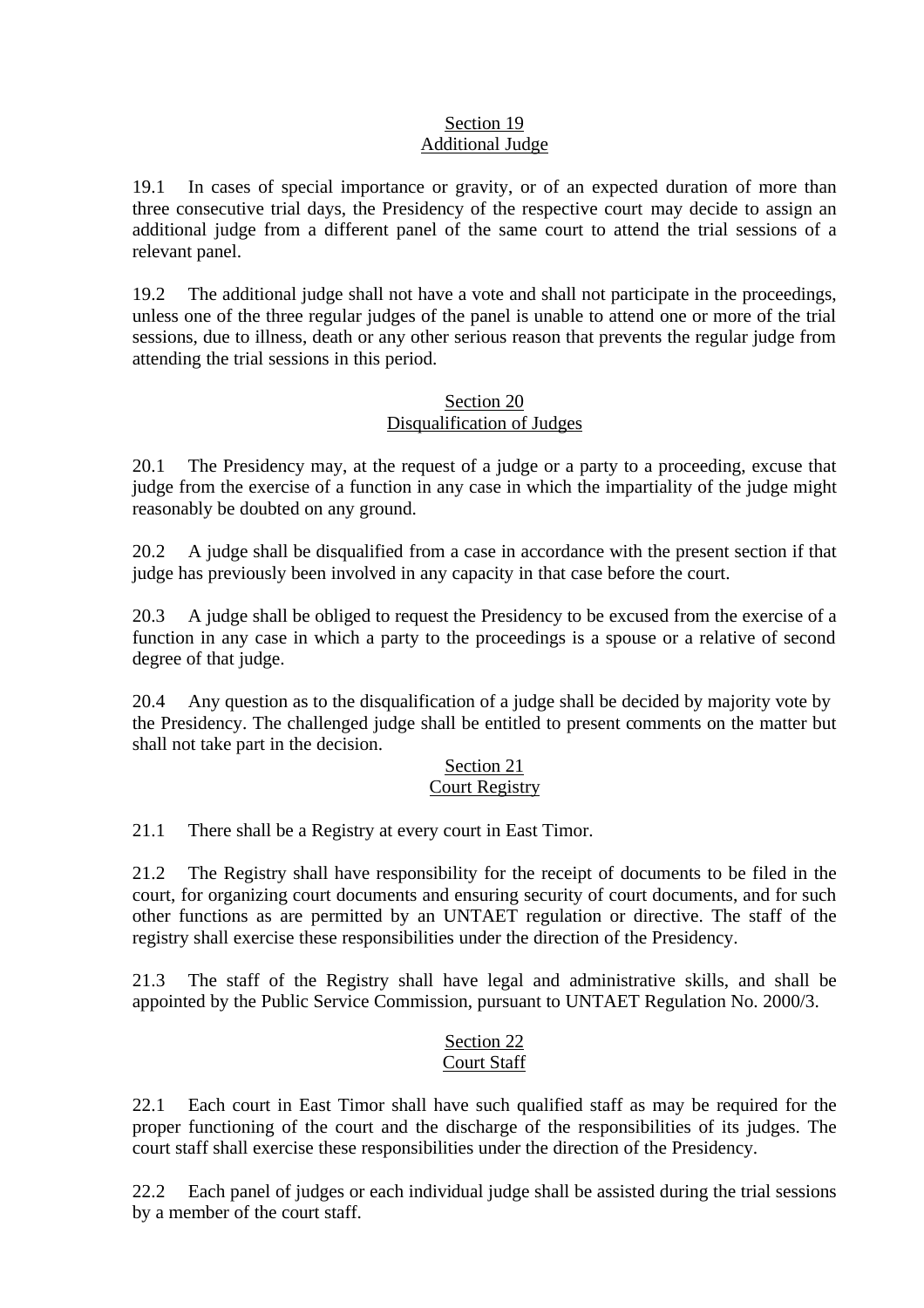22.3 The court staff shall be selected by the Public Service Commission, pursuant to UNTAET Regulation No. 2000/3.

#### Section 23 Translation Service

Courts shall provide translation and interpretation services in every case where a party to the proceedings, or a judge, or a witness, or expert witness does not sufficiently speak or understand the language spoken in that court.

### Section 24 Prosecution Service

A Prosecution Service shall be established within the jurisdiction of every District Court in East Timor in accordance with applicable law.

# V. Hearing Section 25 **Hearings**

25.1 Hearings of the court and deliberations, generally, shall take place at the seat of the court which has jurisdiction to hear the case, pursuant to Section 7.1 of the present regulation. The panel of judges or, where applicable, the individual judge may decide to hold hearings of the court in places other than at the seat of the court if this in the interest of justice. In making the decision, the panel of judges or the individual judge shall be guided by the particular circumstances of the case and their responsibility to facilitate equal access to justice.

25.2 The hearings of the court, including the pronouncement of the decision, shall be public, unless otherwise determined by the present regulation or by law, insofar as the law is consistent with Section 3.1 of UNTAET Regulation No. 1999/1.

25.3 Radio and television broadcasting within the courtroom is prohibited, except for the broadcast of a final judgement in appropriate cases, as sanctioned by the Presidency after consultation with the Presiding judge of the panel at issue.

25.4.1 The deliberations of the panel of judges shall remain confidential.

### Section 26 Transcript of Proceedings

26.1 The court shall ensure that, in each hearing by a panel of judges, a transcript of the proceedings are taken and that the transcript is made available, on request, to all parties to the proceedings, including their legal counsel. In all other cases the individual judge shall take, as appropriate, notes of the proceedings and submit them to the files.

26.2 Upon request, the transcript shall be made available to the public, unless a determination has been made under Section 25.2 of the present regulation that the hearing shall not be public.

#### Section 27 Legal Representation at Hearings

27.1 A party to a proceeding before a court in East Timor has the right to a legal representative of its own choosing.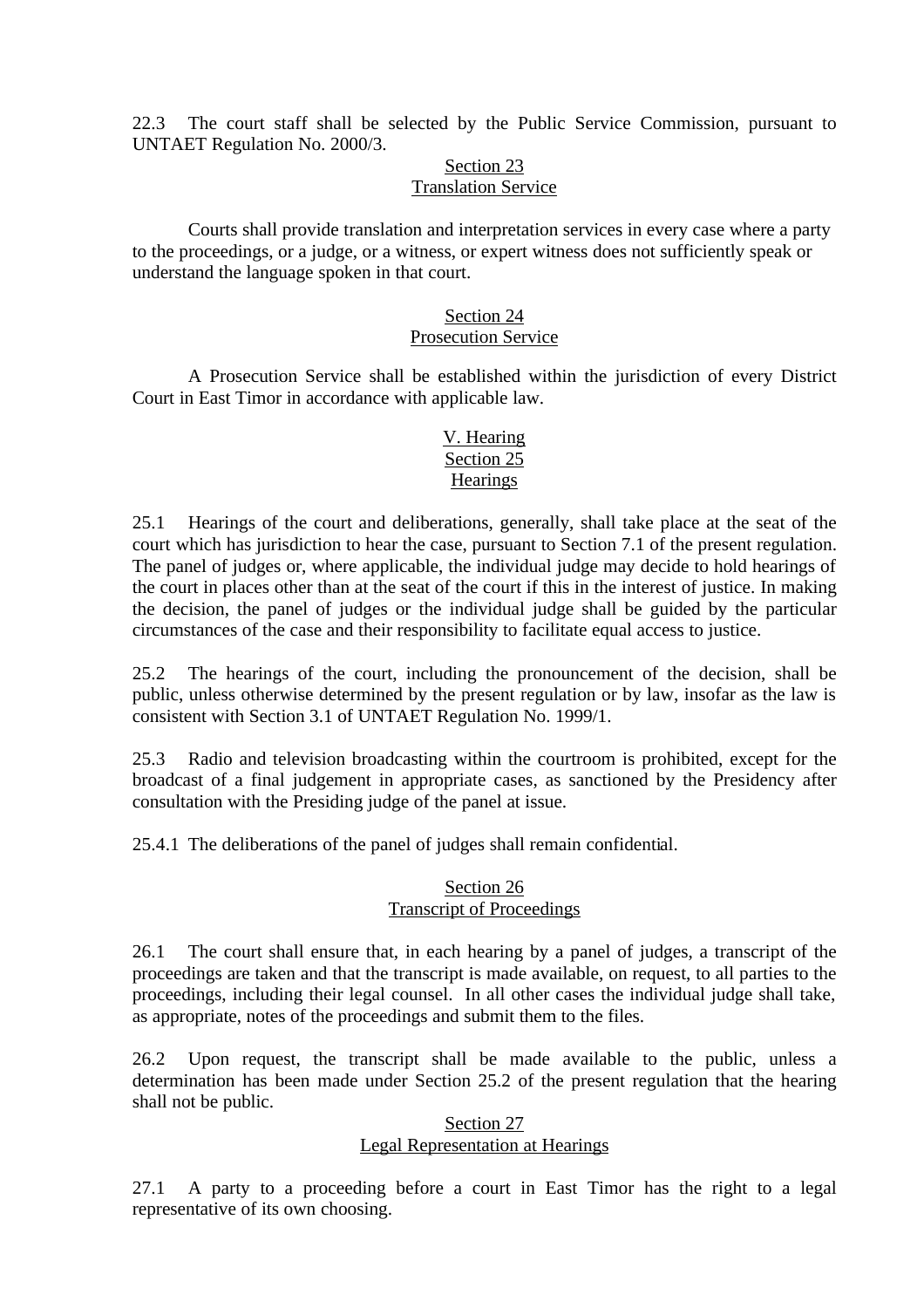27.2 UNTAET shall ensure that efficient procedures and responsive mechanisms for effective and equal access to lawyers are provided for all persons within the territory of East Timor, without any discrimination based on sex, race, color, language, religion, political or other opinion, national, ethnic or social origin, association with a national minority, property, birth or any other status.

# VI. Rights and Duties of Judges Section 28 Tenure

28.1 After an initial period of no less than two (2) but no more than three (3) years, judges shall be appointed for life.

28.2 During the initial period, the performance of duties of every judge shall be solely monitored by the Transitional Judicial Service Commission. With regard to the independence of each judge, the Commission shall only monitor the professional conduct of the judge, including the judge's integrity and dedication, regular attendance in court, ability to cope with the workload, impartiality shown in dealing with the cases, without any interference with, or influence upon, the substantive decisions of the judge.

28.3 At the end of the initial period, or at any given time before, the Transitional Judicial Service Commission, in accordance with UNTAET Regulation No. 1999/3, may recommend that the judge be appointed for life, unless the performance of the duties of that judge, as specified in Section 28.2 of the present regulation, was unsatisfactory, in which case the judge shall be dismissed from judicial service.

#### Section 29 Rights, Duties and Prohibitions

29.1 Upon appointment for life, every judge shall enjoy the following guarantees:

- (a) A judge shall be removed only in the cases provided for in Section 13.3 of UNTAET Regulation No. 1999/3 or Section 28.3 of the present regulation upon recommendation of the Transitional Judicial Service Commission;
- (b) A judge shall be re-assigned or appointed to another court in East Timor with their consent and where the interest of justice so requires, and in accordance with Section 14.1 of UNTAET Regulation No. 1999/3;
- (c) A judge shall be remunerated in accordance with the salary scheme determined by an UNTAET directive for the East Timor administration; the remuneration shall not be subject to any reduction other than due to general taxes and levies imposed equally on all citizens;
- (d) A judge shall be appointed for life, with compulsory retirement at the age of 65; the conditions of service shall not be altered to their disadvantage during their term of office, except as part of a uniform public economic measure, after consultations with representatives of members of the judiciary;
- (e) A judge shall be independent in the conduct of their office and on all matters of law, notwithstanding the competence of the Presidency, as defined in Sections 20.1 and 31.1 of the present regulation, and the Transitional Judicial Service Commission, in accordance with UNTAET Regulation No. 1999/3.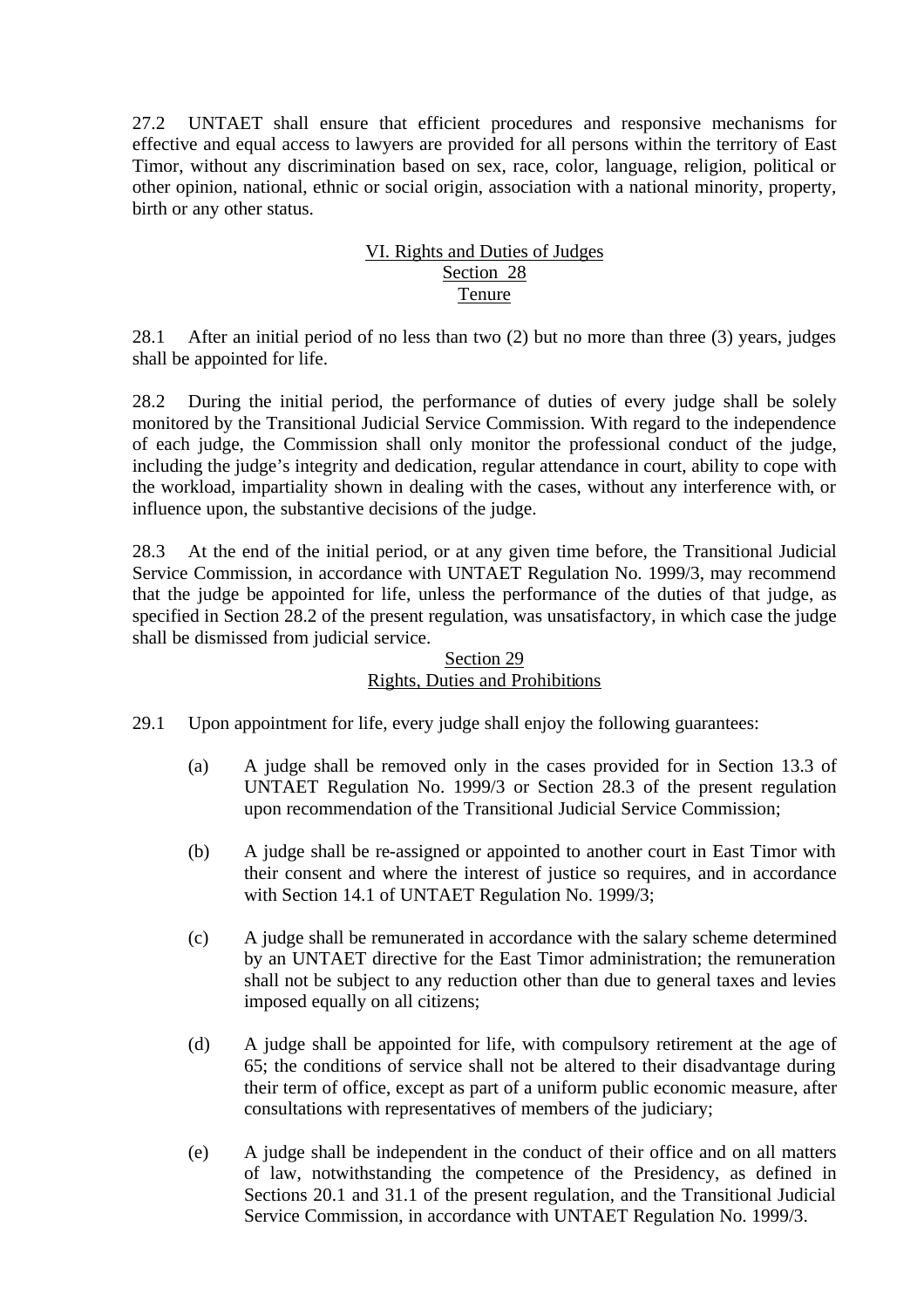29.2 All judges are subject to the same rights and duties defined in a Code of Ethics, as prepared by the Transitional Judicial Service Commission, pursuant to Section 15 of UNTAET Regulation No.1999/3.

#### Section 30 Disclosure of Information

Judges shall not disclose any information or personal data related to or obtained in the discharge of their functions, except where authorized by the Court President for public information or research purposes.

### Section 31 Privileges and Immunities

31.1 Judges shall enjoy such privileges and immunities as are provided by law.

31.2 In particular, judges shall not be liable or otherwise responsible for any adverse effects or any damage caused by any of their acts or omissions committed in the course of the discharge of their functions, except where such effects or damage are caused by intentional and wrongful conduct.

#### Section 32 Disciplinary Measures

A Judge who has committed misconduct in office shall be subject to disciplinary measures, as defined in an UNTAET regulation. The measure shall not interfere with the independence of the judge, as provided in Section 2 of the present regulation.

# Section 33 Remuneration of Non-judicial Staff

Registrars and court clerks shall receive remuneration in accordance with the salary scheme determined by an UNTAET directive for the East Timor administration.

# VII. Administrative matters

# Section 34 Financial and Technical Support

During the transitional period, UNTAET shall provide the necessary financial and technical support to the courts in East Timor.

# Section 35 Distribution of Incoming Cases

35.1 Everyone has the right to be tried by the panel of judges, or where applicable the judge, that has previously been determined by a plan of distribution of incoming cases.

35.2 Pursuant to Section 19.3 of the present regulation, the Presidency shall make a precise plan for every new calendar year indicating the distribution of incoming cases to the judges of the court. The Presidency shall decide by majority vote. The further requirements of the plan shall be regulated in an UNTAET directive, pursuant to Section 6 of UNTAET Regulation No. 1999/1.